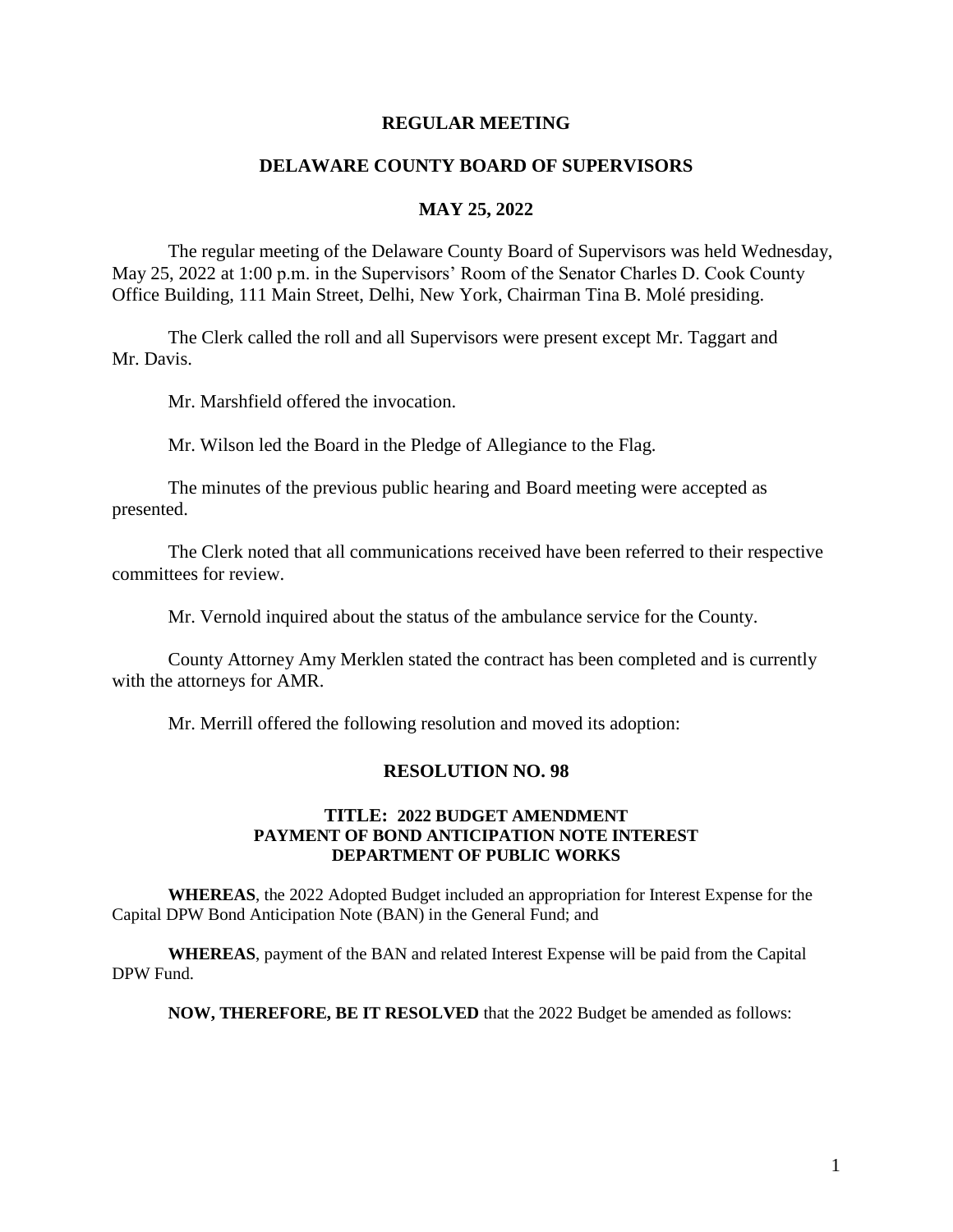| <b>TRANSFER FROM:</b><br>10-19730-57730000           | <b>Interest-Bond Anticipation Note</b> | \$198,000.00 |
|------------------------------------------------------|----------------------------------------|--------------|
| <b>TRANSFER TO:</b><br>10-19950-59990410             | <b>Operating Transfer Out-Cap DPW</b>  | \$198,000.00 |
| <b>INCREASE REVENE:</b><br>41-15112-45503100         | Interfund Transfer In                  | \$198,000.00 |
| <b>INCREASE APPROPRIATIONS:</b><br>41-15112-57730000 | <b>Interest-Bond Anticipation Note</b> | \$198,000.00 |

The resolution was seconded by Mr. Kosier and adopted by the following vote: Ayes 4183, Noes 0, Absent 616 (Taggart, Davis).

Mr. Merrill offered the following resolution and moved its adoption:

# **RESOLUTION NO. 99**

# **TITLE: AUTHORIZATION FOR AWARDS DEPARTMENT OF PUBLIC HEALTH SERVICES**

**WHEREAS,** a request for bids (No. 2022-001) Delaware County Early Intervention and Preschool Special Education Program Transportation for the period September 1, 2022 through August 31, 2025 has been made and bids received; and

**WHEREAS,** all original bids and a summary sheet of the bids received are on file for inspection at the office of the Clerk of the Board of Supervisors.

**NOW, THEREFORE, BE IT RESOLVED** that the County Department of Public Health Services is authorized to make awards to the lowest bidders meeting specifications as follows:

#### **Bid Sheet 1: Program Cluster 1 (Binghamton Area) – Rolling V Bus Corp**

|                   | <b>Type 1 Vehicle</b> | 1on1 Aide |
|-------------------|-----------------------|-----------|
| <b>Full Day</b>   | \$767.46              | \$230.53  |
| <b>Round Trip</b> | \$698.05              |           |

#### **Bid Sheet 2: Program Cluster 2 (Cobleskill Area) – Birnie Bus Service, Inc**

|                   | <b>Type 1 Vehicle</b> | <b>Type 2 Vehicle</b> | 1on1 Aide |
|-------------------|-----------------------|-----------------------|-----------|
| <b>Round Trip</b> | 8771.61               | $^{\circ}7816$        | \$225.00  |

### **Bid Sheet 3: Program Cluster 3 (Delhi Area) – Rolling V Bus Corp**

|                   | <b>Type 1 Vehicle</b> | <b>Type 2 Vehicle</b> | 1on1 Aide |
|-------------------|-----------------------|-----------------------|-----------|
| <b>Full Day</b>   | \$697.67              | \$732.55              | \$230.53  |
| <b>Round Trip</b> | \$634.59              | \$666.32              |           |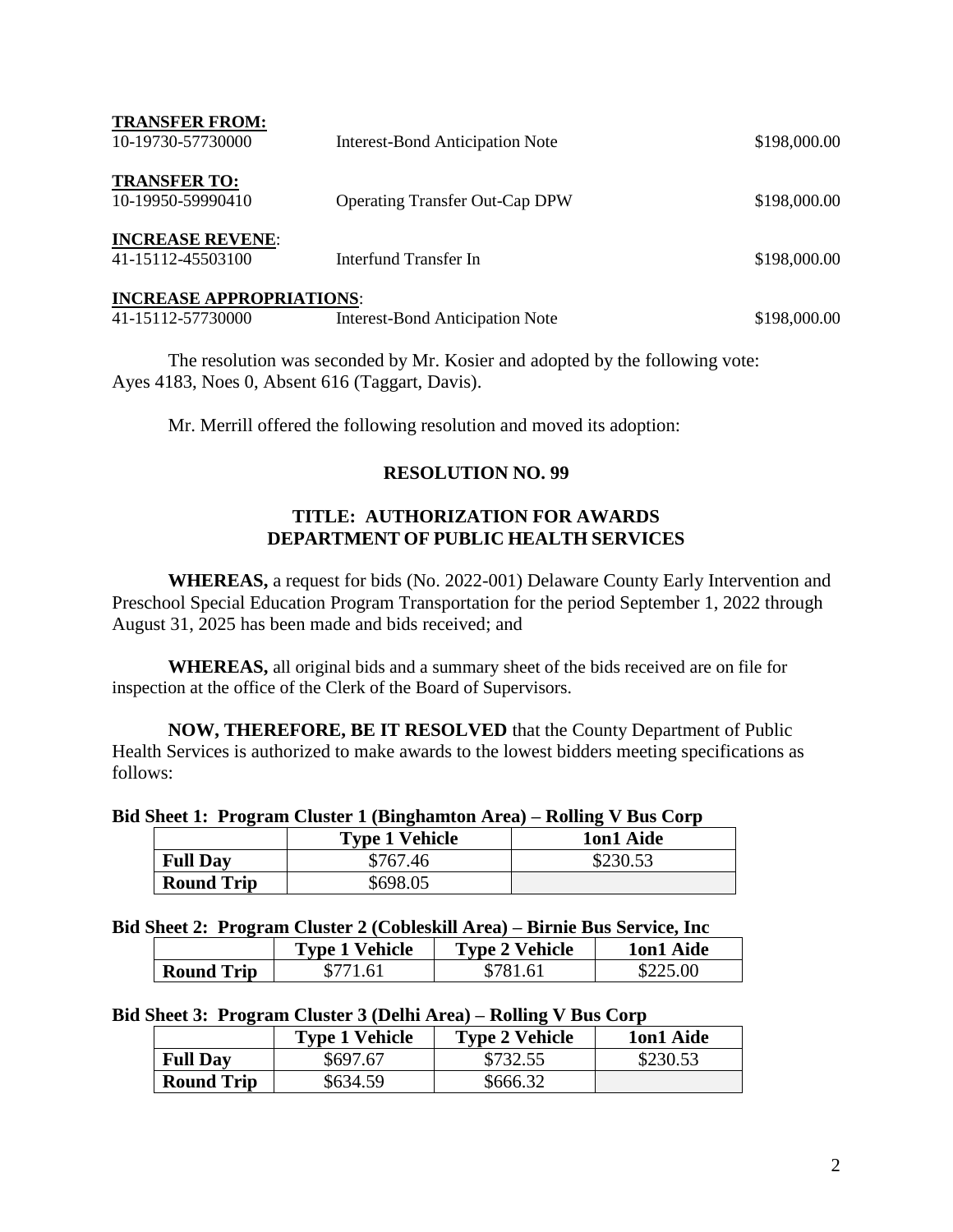**Bid Sheet 4: Program Cluster 4 (All of Greene County) – No Bidders**

**Bid Sheet 5: Program Cluster 5 (Kingston Area) – No Bidders**

**Bid Sheet 6: Program Cluster 6 (Monticello Area) – Rolling V Bus Corp**

|                   | <b>Vehicle Category - Van</b> | 1on1 Aide |
|-------------------|-------------------------------|-----------|
| <b>Full Day</b>   | \$697.67                      | \$230.53  |
| <b>Round Trip</b> | \$697.67                      |           |

#### **Bid Sheet 7: Program Cluster 7 (Norwich Area)- Rolling V Bus Corp**

|                   | <b>Type 1 Vehicle</b> | 1on1 Aide |
|-------------------|-----------------------|-----------|
| <b>Full Dav</b>   | \$697.67              | \$230.53  |
| <b>Round Trip</b> | \$634.59              |           |

#### **Bid Sheet 8: Program Cluster 8 (Oneonta Area) – Rolling V Bus Corp**

|                   | <b>Type 1 Vehicle</b> | <b>Type 2 Vehicle</b> | 1on1 Aide |
|-------------------|-----------------------|-----------------------|-----------|
| <b>Round Trip</b> | \$634.59              | \$666.32              |           |

The resolution was seconded by Mr. Marshfield.

In reply to Ms. Molé, Director of Public Health Services Mandy Walsh stated they work with VMC Consultants which is a vehicle and transportation agency. They have utilized them for the past six years and use them to keep the transportation costs much more reasonable. They contract with them for routing services. The process has worked very well.

The resolution was adopted by the following vote: Ayes 4183, Noes 0, Absent 616 (Taggart, Davis).

Mr. Haynes offered the following resolution and moved its adoption:

# **RESOLUTION NO. 100**

### **TITLE: AUTHORIZATION FOR AWARDS DEPARTMENT OF PUBLIC WORKS**

### **LETTING OF APRIL 5, 2022**

**WHEREAS,** DPW has been tasked with the demolition of the Flood Buyout houses in the Village of Sidney; and

**WHEREAS**, this project is driven by the New York State Department of Homeland Security & Emergency Services (DHSES) and the Governor's Office of Storm Recovery (GOSR); and

**WHEREAS**, the procurement policies of these Agencies (DHSES & GOSR) require substantial additional paperwork and documentation which precludes using our annual bids; and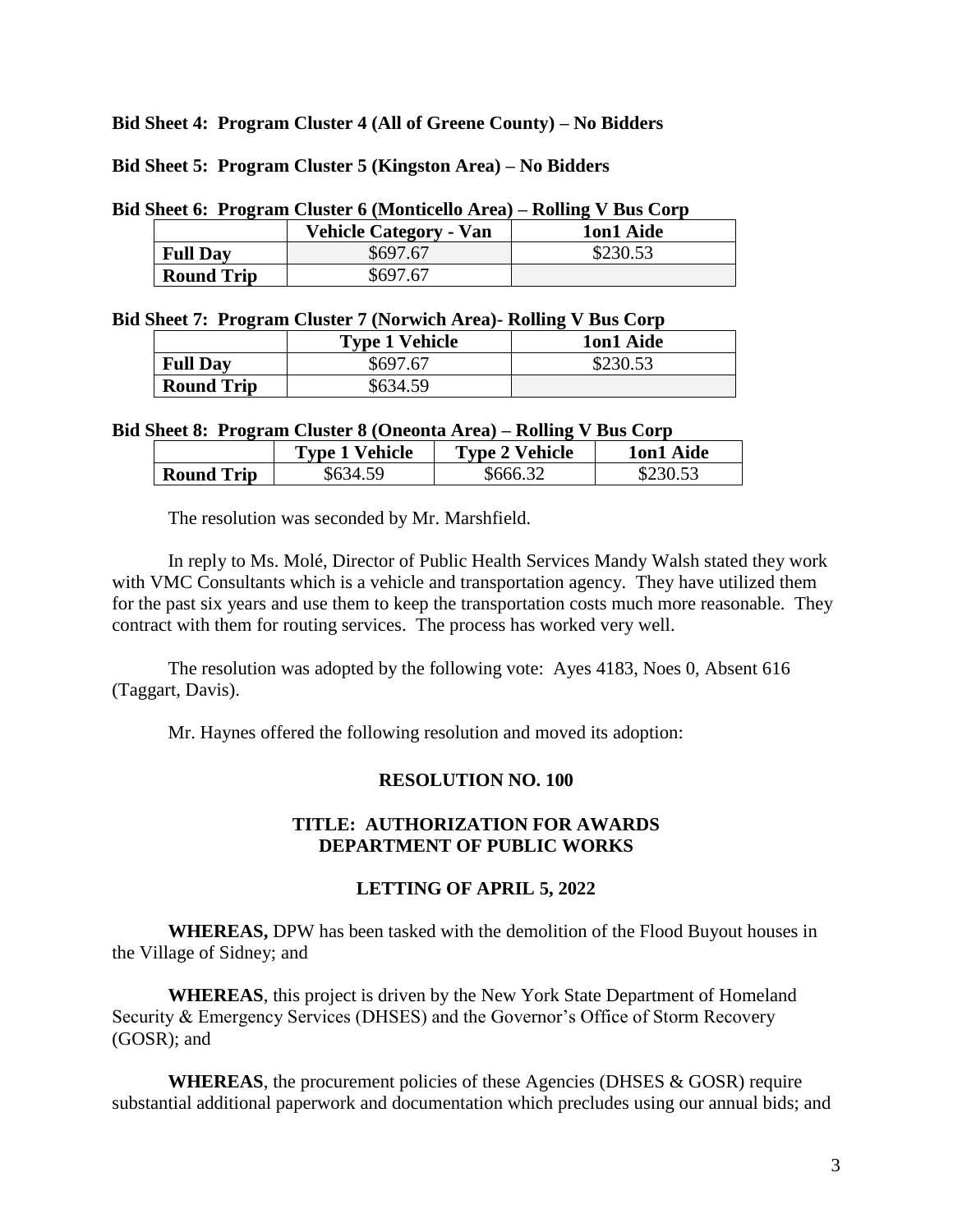**WHEREAS**, a certain amount of material is needed to backfill and reclaim properties after demolition; and

**WHEREAS**, notice to bidders and proposals received having been filed and the bidding procedures and documents having been approved by the County Attorney:

**NOW, THEREFORE, BE IT RESOLVED** that the County Department of Public Works is authorized to make awards to the lowest bidder meeting specifications, once GOSR approval has been received, as follows:

| PROPOSAL FB1-22 | Stone & Gravel Products for Flood Buyout Projects in the<br>Village of Sidney to: E&R Pope's Excavating, LLC,<br>1073 Co Hwy 1, Mount Upton, NY 13809 |
|-----------------|-------------------------------------------------------------------------------------------------------------------------------------------------------|
| Bid Price:      | See Summary Sheet                                                                                                                                     |

The resolution was seconded by Mr. Kosier and adopted by the following vote: Ayes 4183, Noes 0, Absent 616 (Taggart, Davis).

Mr. Haynes offered the following resolution and moved its adoption:

### **RESOLUTION NO. 101**

## **TITLE: CHANGE ORDER NO. 2 PROP 30-21 DELAWARE COUNTY BRIDGE STRUCTURAL STEEL PRESERVATION PROJECT, PIN 9754.36, D040259 DEPARTMENT OF PUBLIC WORKS**

**WHEREAS,** Resolution No. 120 of 2021 authorized the award of Proposal No. 30-21, "Delaware County Bridge Structural Steel Preservation Project, PIN 9754.36, D040259" to Rover Contracting, Inc., 2424 Route 52, Suite 2F, Hopewell Junction, NY 12533 for the bid amount of \$574,945.00.00; and

**WHEREAS,** Resolution No. 95 of 2022 authorized the execution of Change Order 1 of Proposal No. 30-21 extending the contract completion date by 57 days; and

**WHEREAS,** the consulting engineering firm that has been performing the construction inspection has been working with the contractor to reach agreement on the final quantities for the contract; and

**WHEREAS,** the final quantities have been determined resulting in a net decrease of \$1,060.00.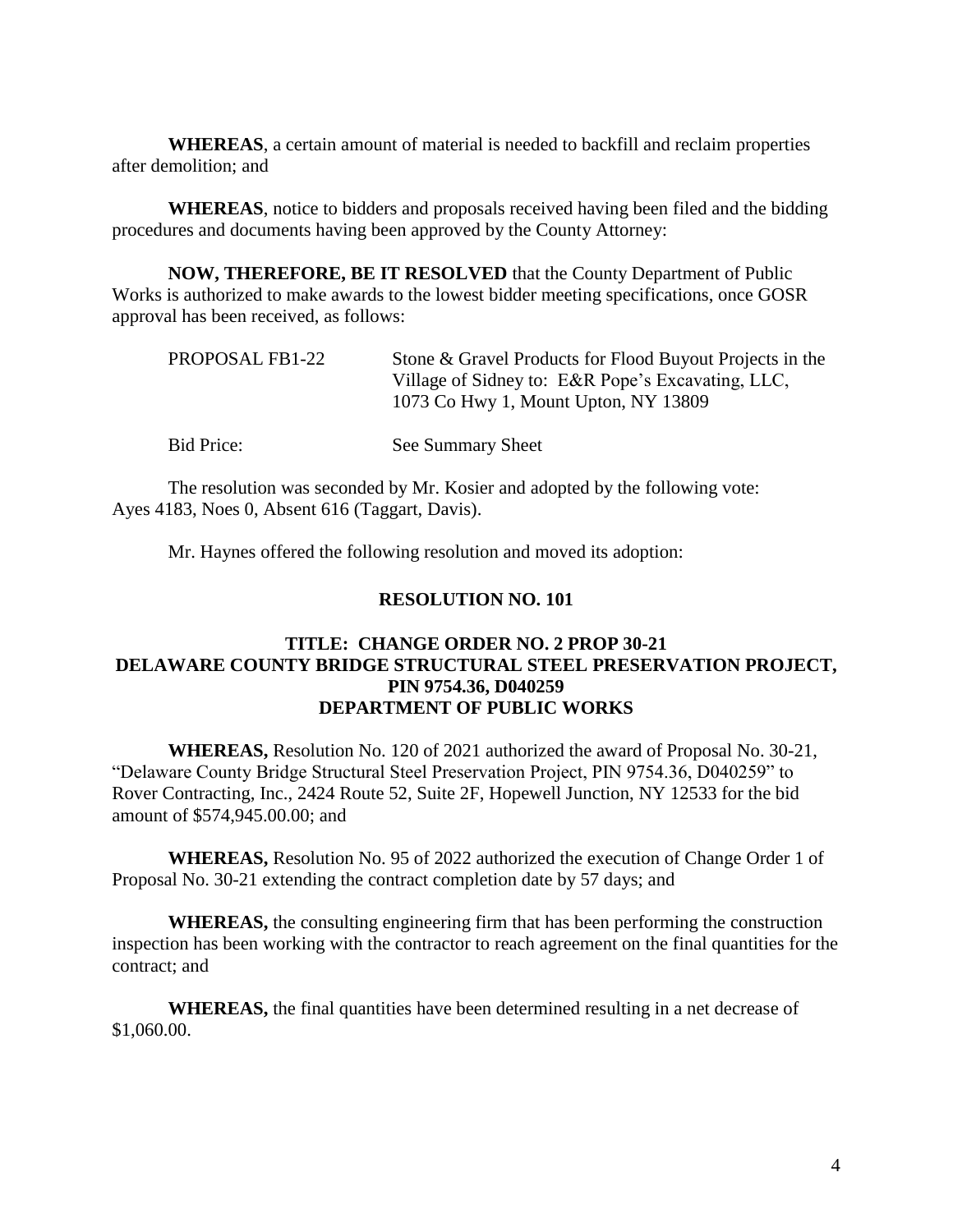**NOW, THEREFORE, BE IT RESOLVED** that the Department of Public Works is herewith authorized to execute Change Order No. 2 for Proposal No. 30-21 decreasing the contract by \$1,060.00 resulting in a final contract amount of \$573,885.00.

The resolution was seconded by Mr. Kosier and adopted by the following vote: Ayes 4183, Noes 0, Absent 616 (Taggart, Davis).

Mr. Gladstone offered the following resolution and moved its adoption:

# **RESOLUTION NO. 102**

### **TITLE: AUTHORIZATION FOR DISPOSITION OF PERSONAL PROPERTY NO LONGER NECESSARY FOR PUBLIC USE SHERIFF'S OFFICE**

**WHEREAS,** Section 215 of the County Law stipulates that the Board of Supervisors must authorize for the disposition of personal property no longer necessary for public use.

**NOW, THEREFORE, BE IT RESOLVED** that the Sheriff's Office is authorized to sell by trade-in or online auction or dispose of as unserviceable the following items:

| Dept. Vehicle No. | <b>Description</b> | <b>Serial Number/VIN</b> |
|-------------------|--------------------|--------------------------|
| SHF 93            | 2016 Ford Van      | NM0GE9E75G1283698        |
| SHF 97            | 2017 Ford Explorer | 1FM5K8AR4HGC57429        |

The resolution was seconded by Mr. Axtell and unanimously adopted.

Mr. Merrill offered the following resolution and moved its adoption:

### **RESOLUTION NO. 103**

# **TITLE: EXCEPTION TO RESOLUTION NO. 269-1990 OFFICE FOR THE AGING**

**WHEREAS**, Resolution No. 269 of 1990 prohibited County employees from holding more than one County position simultaneously except if such dual employment is specifically authorized by resolution of the Board of Supervisors; and

**WHEREAS,** the Office for the Aging is experiencing difficulties in recruiting clerical assistance; and

**WHEREAS,** from time to time employees in other county departments may be willing to work on a per-hour, as-needed basis**.**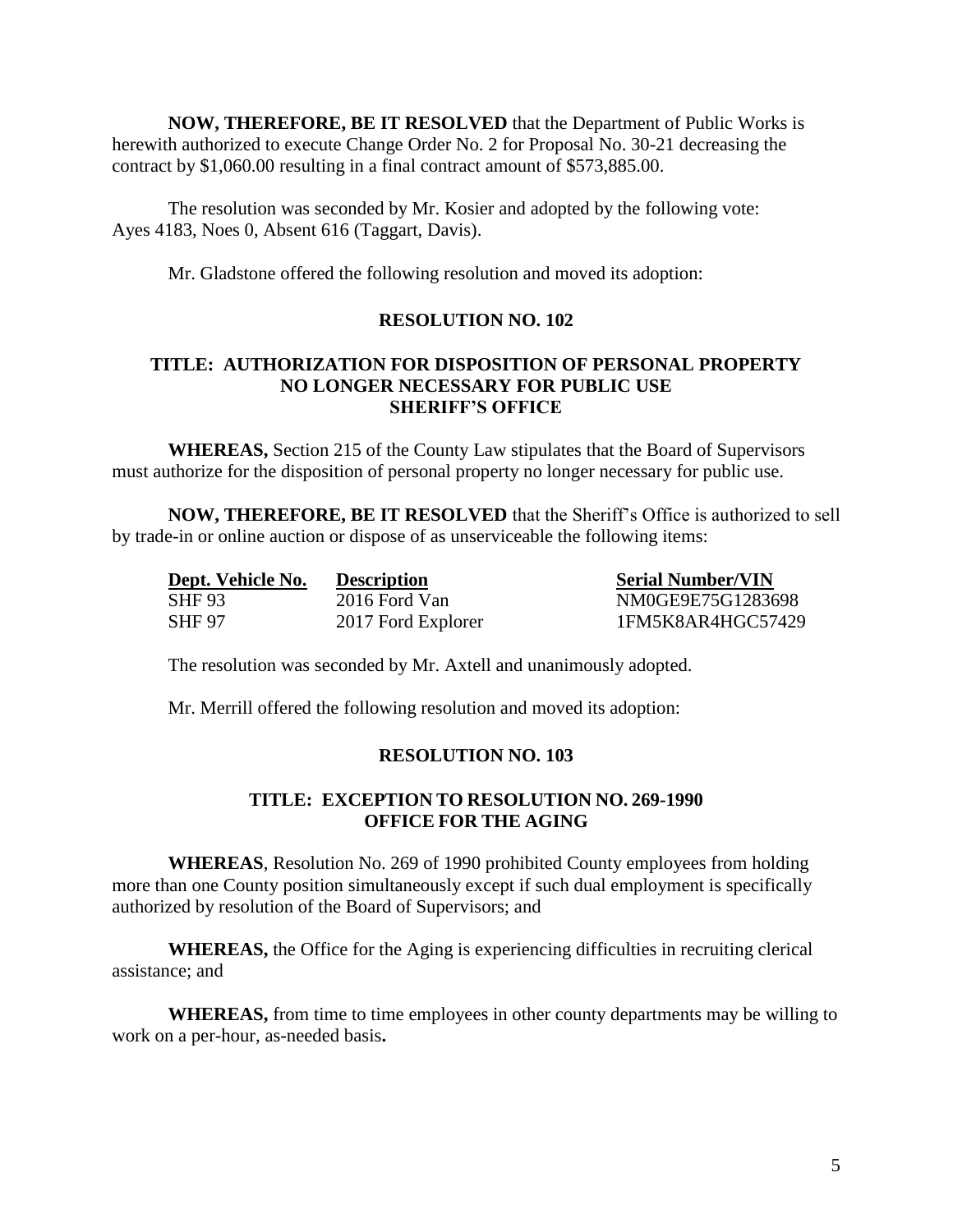**NOW, THEREFORE, BE IT RESOLVED** that Resolution No. 269 of 1990 is hereby temporarily waived until December 31, 2022 for County employees who are willing to work on a per-hour, as-needed basis in the Office for the Aging.

The resolution was seconded by Mr. Marshfield and unanimously adopted.

Mr. Tuthill offered the following resolution and moved its adoption:

### **RESOLUTION NO. 104**

### **TITLE: RE-APPOINTMENT DIRECTOR OF INFORMATION TECHNOLOGY**

**BE IT RESOLVED** that Joseph deMauro is hereby reappointed as Director of Information Technology for a term effective May 18, 2022 and ending December 31, 2024 at the salary contained in the budget.

The resolution was seconded by Mr. Eisel and adopted by the following vote: Ayes 4183, Noes 0, Absent 616 (Taggart, Davis).

Ms. Molé waived Board Rule 10 to permit the introduction without objection of the following not-prefiled resolutions.

Mr. Valente offered the following resolution and moved its adoption:

#### **RESOLUTION NO. 105**

## **TITLE: AUTHORIZING THE SCHEDULING/PUBLICATION OF A PUBLIC HEARING TO OBTAIN CITIZEN INPUT REGARDING THE COMMUNITY DEVELOPMENT BLOCK GRANT CARES (CV) PROGRAM DEPARTMENT OF ECONOMIC DEVELOPMENT**

**WHEREAS,** the New York State Homes and Community Renewal (HCR) administers funds made available to the State by the U.S. Department of Housing & Urban Development through the Community Development Block Grant Program; and

**WHEREAS,** as a supplement to traditional CDBG funding, HCR has made available approximately \$127 million in Program Year 2020 CDBG-CV funds to prevent, prepare, and respond to the Coronavirus pandemic; and

**WHEREAS,** Delaware County is considering the development of a small business assistance program to provide financial support in the form of matching grants to local businesses to help them in responding to the Coronavirus pandemic; and

**WHEREAS,** subject to citizen input regarding the CDBG program, Delaware County would potentially submit an application to the New York State Office of Community Renewal for up to \$950,000 for the establishment of a small business assistance program.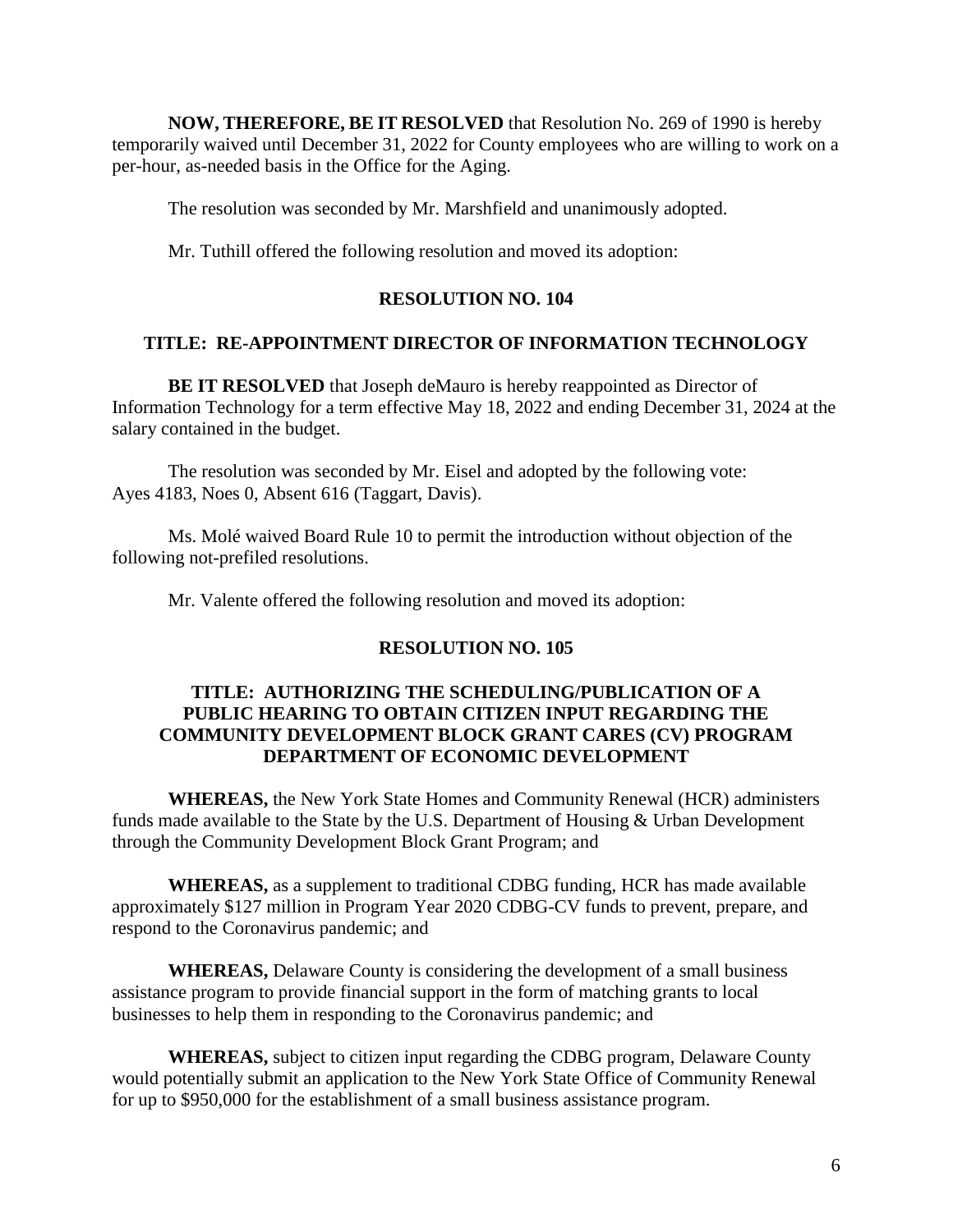**NOW, THEREFORE, BE IT RESOLVED** that the Board of Supervisors for Delaware County hereby authorizes the scheduling and publication of a public hearing to solicit citizen input regarding the CDBG CARES Program and a potential application for funding, to be held on Wednesday, June 22<sup>th</sup> at 1:00 p.m. in the Supervisors' Room of the Senator Charles D. Cook County Office Building, 111 Main Street, Delhi, New York.

The resolution was seconded by Mr. Eisel and unanimously adopted.

Chairman Molé noted that the public hearing will be held at the next Board meeting, June 22, 2022 at 1:00 p.m.

Mr. Merrill offered the following resolution and moved its adoption:

### **RESOLUTION NO. 106**

### **TITLE: PAYMENT OF AUDIT**

**WHEREAS,** bills and claims submitted and duly audited by the Clerk of the Board's office in the amount of \$3,159,280.37 are hereby presented to the Board of Supervisors for approval of payment;

**NOW, THEREFORE, BE IT RESOLVED** that the County Treasurer be directed to pay said expenditures as listed below:

| General Fund                     | \$1,563,408.11 |
|----------------------------------|----------------|
| <b>OET</b>                       | \$18,754.71    |
| <b>Public Safety Comm System</b> | \$0.00         |
| <b>Insurance Risk</b>            | \$0.00         |
| CAP 97 Main                      | \$342.07       |
| <b>CAP MH</b>                    | \$5,362.22     |
| <b>CAP DSS</b>                   | \$11,000.00    |
| Highway Audits, as Follows:      |                |
| Weights & Measures               | \$109.43       |
| Solid Waste/Landfill             | \$107,991.42   |
| Road                             | \$31,434.10    |
| Machinery                        | \$69,119.98    |
| Capital Solid Waste              | \$631,343.37   |
| Capital Road & Bridge            | \$208,583.76   |
| <b>CAP DPW Complex</b>           | \$511,831.20   |

The resolution was seconded by Mr. Kosier and adopted by the following vote: Ayes 4183, Noes 0, Absent 616 (Taggart, Davis).